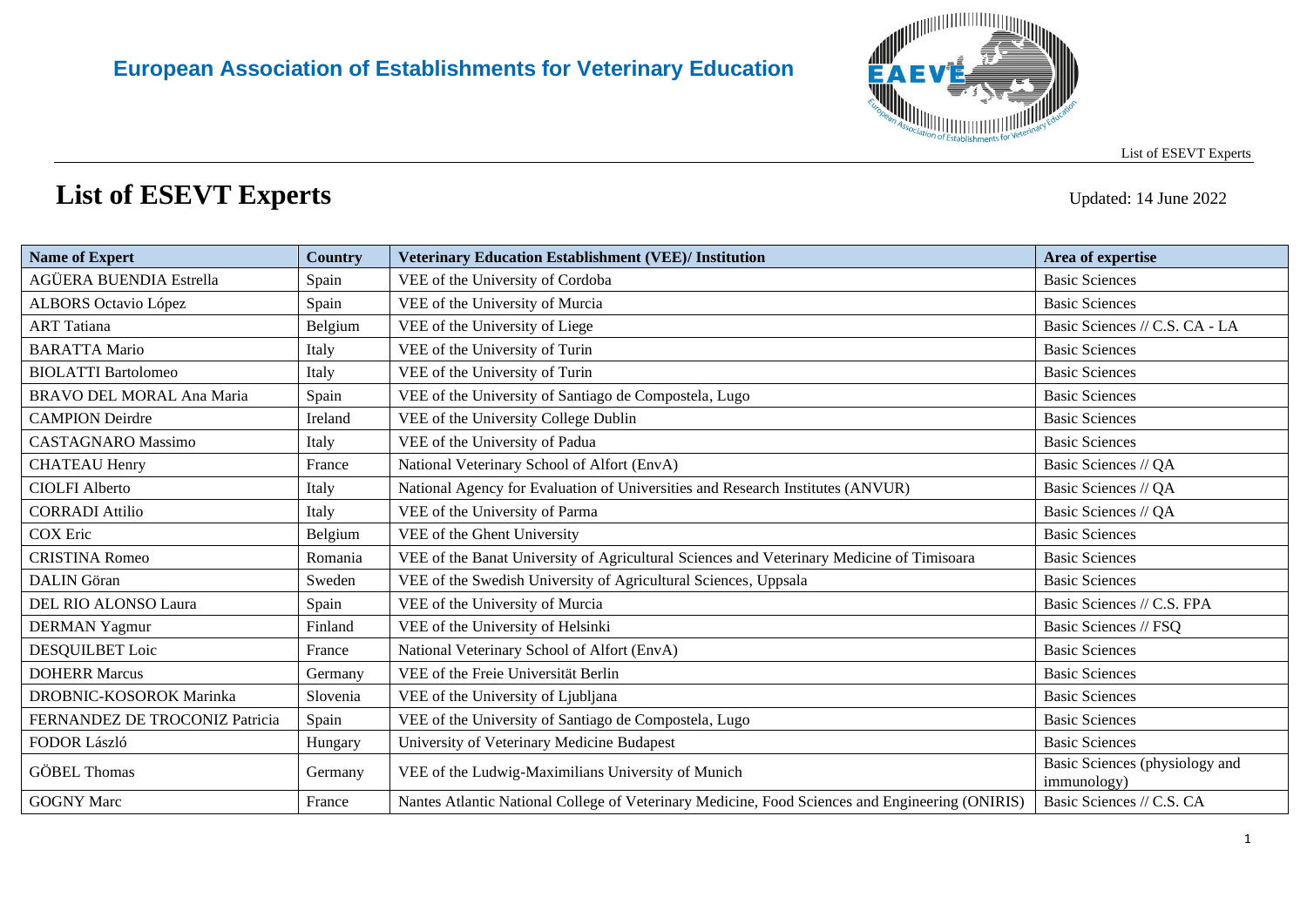

| <b>Name of Expert</b>          | <b>Country</b>    | <b>Veterinary Education Establishment (VEE)/ Institution</b>                       | Area of expertise                 |
|--------------------------------|-------------------|------------------------------------------------------------------------------------|-----------------------------------|
| <b>HOLM</b> Peter              | Denmark           | VEE of the University of Copenhagen                                                | <b>Basic Sciences</b>             |
| <b>HORIN</b> Petr              | Czech<br>Republic | VEE of the University of Veterinary and Pharmaceutical Sciences Brno               | <b>Basic Sciences</b>             |
| <b>IKONOMOPOULOS</b> Ioannis   | Greece            | Faculty of Animals Health, University of Athens                                    | Basic Sciences // FSQ             |
| <b>KRAMER Laura Helen</b>      | Italy (USA)       | VEE of the University of Parma                                                     | Basic Sciences // FSQ             |
| <b>MARKEY Bryan</b>            | Ireland           | VEE of the University College Dublin                                               | <b>Basic Sciences</b>             |
| MIRAGLIOTTA Vincenzo           | Italy             | VEE of the University of Pisa                                                      | <b>Basic Sciences</b>             |
| <b>ODORE</b> Rosangela         | Italy             | VEE of the University of Turin                                                     | Basic Sciences // QA              |
| PACIELLO Orlando               | Italy             | VEE of the University of Napoli Federico II                                        | <b>Basic Sciences</b>             |
| PELETEIRO Maria                | Portugal          | VEE of the University of Lisbon                                                    | <b>Basic Sciences</b>             |
| PIRES Maria dos Anjos Clemente | Portugal          | VEE of the University of Trás-os-Montes and Alto Douro, Vila Real                  | <b>Basic Sciences</b>             |
| <b>PRESS Charles McLean</b>    | Norway            | VEE of the Norwegian University of Life Sciences, As                               | <b>Basic Sciences</b>             |
| PREZIUSO Silvia                | Italy             | VEE of the University of Camerino                                                  | <b>Basic Sciences</b>             |
| PUSTA Dana                     | Romania           | VEE of the University of Agricultural Sciences and Veterinary Medicine Cluj-Napoca | <b>Basic Sciences</b>             |
| QUEIROGA Felisbina             | Portugal          | VEE of the University of Trás-os-Montes and Alto Douro, Vila Real                  | Basic Sciences // C.S. CA         |
| <b>RESTUCCI Brunella</b>       | Italy             | VEE of the University of Napoli Federico II                                        | Basic Sciences // QA              |
| <b>SCUDAMORE Cheryl Lynn</b>   | <b>UK</b>         | RCVS Recognised Specialist in Veterinary Pathology                                 | <b>Basic Sciences</b>             |
| <b>SUKURA Antti</b>            | Finland           | VEE of the University of Helsinki                                                  | <b>Basic Sciences</b>             |
| TEMPESTA Maria                 | Italy             | VEE of the University of Bari Aldo Moro                                            | <b>Basic Sciences</b>             |
| YURDAKÖK DIKMEN Begüm          | Turkey            | VEE of the Ankara University                                                       | Basic Sciences // QA              |
| <b>ANDERSON Thomas James</b>   | <b>UK</b>         | VEE of the University of Glasgow                                                   | C.S. Companion Animal - SA        |
| <b>ART</b> Tatiana             | Belgium           | VEE of the University of Liege                                                     | C.S. Companion Animal - LA // BS  |
| <b>BUCHNER Florian</b>         | Austria           | University of Veterinary Medicine Vienna                                           | C.S. Companion Animal - LA        |
| <b>CORBERA Juan Alberto</b>    | Spain             | VEE of the University of Las Palmas de Gran Canaria                                | C.S. Companion Animal - SA        |
| DE MENEGHI Daniele             | Italy             | VEE of the University of Turin                                                     | C.S. Companion Animal - LA // FPA |
| <b>DUPRÉ Gilles</b>            | Austria           | Programme Director of the European School for Advanced Veterinary Studies (ESAVS)  | C.S. Companion Animal - SA        |
| FINOTELLO Ricardo              | Italy             | VEE of the University of Liverpool                                                 | C.S. Companion Animal - SA        |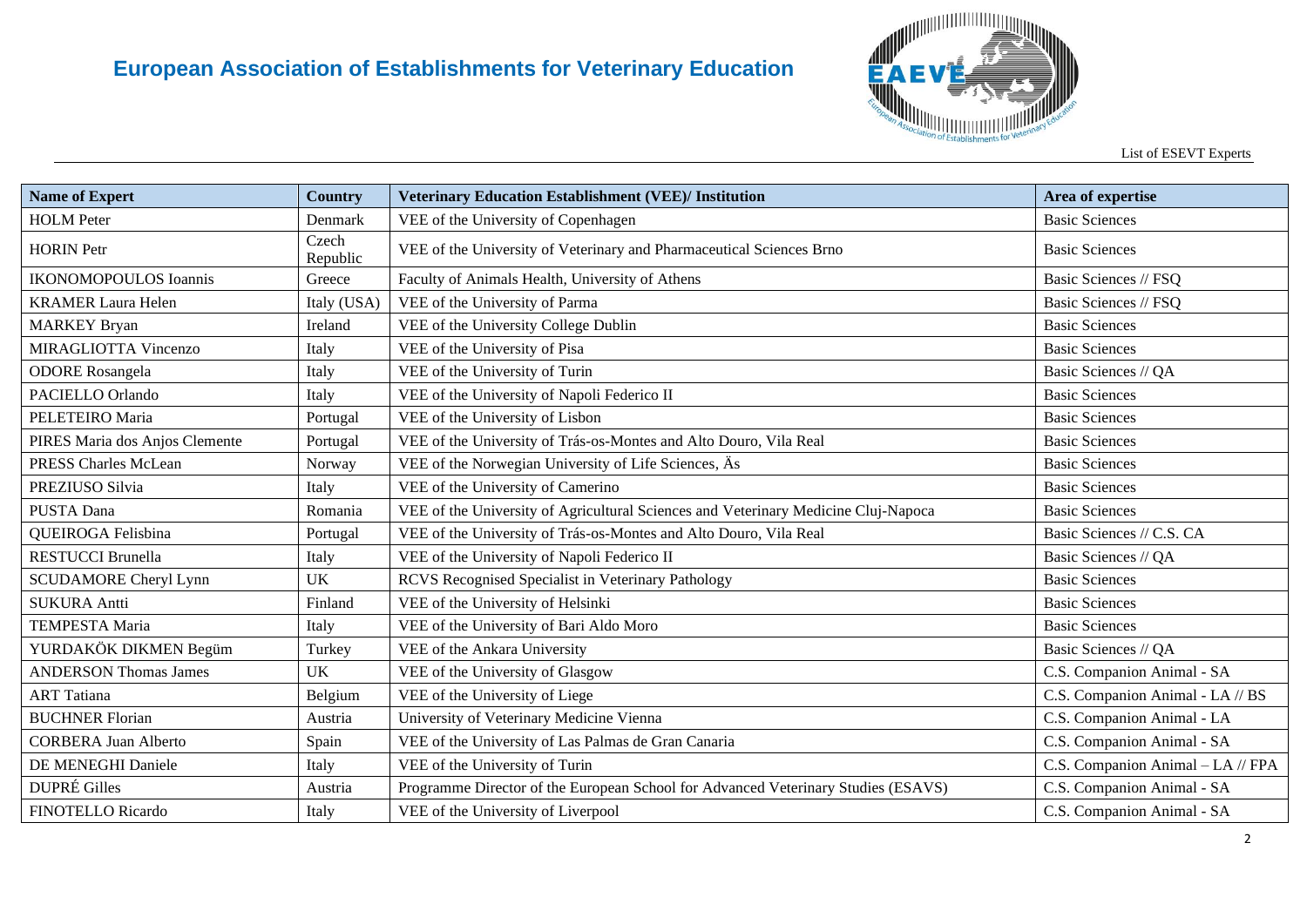

List of ESEVT Experts

| <b>Name of Expert</b>         | <b>Country</b>    | <b>Veterinary Education Establishment (VEE)/ Institution</b>                                    | Area of expertise                      |
|-------------------------------|-------------------|-------------------------------------------------------------------------------------------------|----------------------------------------|
| FJELDBORG Julie               | Denmark           | VEE of the University of Copenhagen                                                             | C.S. Companion Animal - LA             |
| <b>GANDINI</b> Gualtiero      | Italy             | VEE of the University of Bologna                                                                | C.S. Companion Animal - LA // QA       |
| <b>GASCON Manuel</b>          | Spain             | VEE of the University of Zaragoza                                                               | C.S. Companion Animal - SA             |
| <b>GASTHUYS Frank</b>         | Belgium           | VEE of the Ghent University                                                                     | C.S. Companion Animal - SA             |
| <b>GERMAN Alexander James</b> | <b>UK</b>         | VEE of the University of Liverpool                                                              | C.S. Companion Animal - SA             |
| <b>GOGNY Marc</b>             | France            | Nantes Atlantic National College of Veterinary Medicine, Food Sciences and Engineering (ONIRIS) | C.S. Companion Animal - LA // BS       |
| <b>HALL Edward</b>            | UK                | VEE of the University of Bristol                                                                | C.S. Companion Animal - SA             |
| HILL Lynne Victoria           | UK                | Consultant, Bristol                                                                             | C.S. Companion Animal - SA             |
| <b>HUDSON Neil</b>            | <b>UK</b>         | VEE of the University of Edinburgh                                                              | C.S. Companion Animal - LA // QA       |
| <b>KANCA Halit</b>            | Turkey            | VEE of the Ankara University                                                                    | C.S. Companion Animal //FPA            |
| <b>LEBLOND</b> Agnès          | France            | VEE of VetAgro Sup, Lyon                                                                        | C.S. Companion Animal                  |
| <b>LEMO</b> Niksa             | Croatia           | VEE of the University of Zagreb                                                                 | C.S. Companion Animal -<br>dermatology |
| <b>MARTANO</b> Marina         | Italy             | VEE of the University of Parma                                                                  | C.S. Companion Animal - SA             |
| <b>MARTINOT Stéphane</b>      | France            | VEE of VetAgro Sup, Lyon                                                                        | C.S. Companion Animal - LA             |
| <b>MAY</b> Stephen            | <b>UK</b>         | Royal Veterinary College, London                                                                | C.S. Companion Animal - LA             |
| <b>NECAS Alois</b>            | Czech<br>Republic | VEE of the University of Veterinary and Pharmaceutical Sciences Brno                            | C.S. Companion Animal - SA             |
| NIEDŹWIEDŹ Artur              | Poland            | VEE of the Wrocław University of Environmental and Life Sciences                                | C.S. Companion Animal                  |
| <b>OOSTERLINCK Maarten</b>    | Belgium           | VEE of the Ghent University                                                                     | C.S. Companion Animal - LA             |
| PEREZ ALENZA Dolores          | Spain             | VEE of the Complutense University of Madrid                                                     | C.S. Companion Animal - SA             |
| PIETRA Marco                  | Italy             | VEE of the University of Bologna                                                                | C.S. Companion Animal - SA             |
| <b>PORTIER Karin</b>          | France            | VEE of VetAgro Sup, Lyon                                                                        | C.S. Companion Animal - LA, SA         |
| PRINGLE John                  | Canada            | VEE of the Swedish University of Agricultural Sciences, Uppsala                                 | C.S. Companion Animal - LA             |
| <b>PUGLIESE Michela</b>       | Italy             | VEE of the University of Messina                                                                | C.S. Companion Animal                  |
| QUEIROGA Felisbina            | Portugal          | VEE of the University of Trás-os-Montes and Alto Douro, Vila Real                               | C.S. Companion Animal // BS            |
| <b>ROMAGNOLI Stefano</b>      | Italy             | VEE of the University of Padua                                                                  | C.S. Companion Animal - LA, SA         |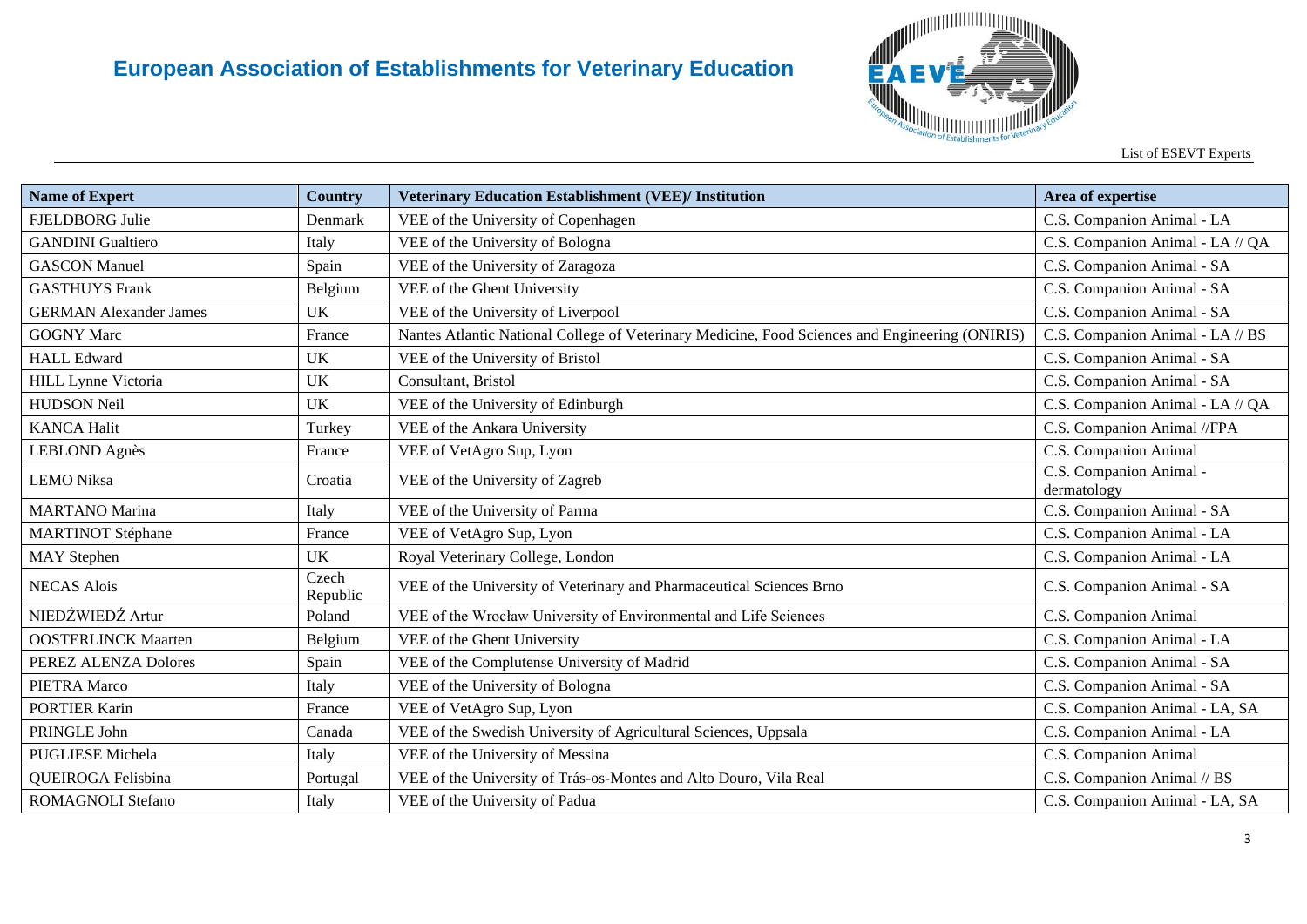

| <b>Name of Expert</b>                | <b>Country</b>     | <b>Veterinary Education Establishment (VEE)/ Institution</b>                                                                                             | Area of expertise                              |
|--------------------------------------|--------------------|----------------------------------------------------------------------------------------------------------------------------------------------------------|------------------------------------------------|
| <b>SAINZ Angel</b>                   | Spain              | VEE of the Complutense University of Madrid                                                                                                              | C.S. Companion Animal - SA                     |
| <b>SANDERSEN Charlotte</b>           | Germany            | VEE of the University of Liege                                                                                                                           | C.S. Companion Animal - LA                     |
| <b>VERONESI Maria Cristina</b>       | Italy              | VEE of the University of Milan                                                                                                                           | C.S. Companion Animal                          |
| <b>VERWILGHEN Denis</b>              | Belgium            | VEE of the University of Copenhagen *<br>* currently employed at the University Teaching Hospital Camden, The University of Sydney,<br>Camden, Australia | C.S. Companion Animal - LA                     |
| <b>VIEGAS Carlos Alberto Antunes</b> | Portugal           | VEE of the University of Trás-os-Montes and Alto Douro, Vila Real                                                                                        | C.S. Companion Animal - SA                     |
| <b>WILLEMSE Antonie</b>              | The<br>Netherlands | VEE of the University of Utrecht                                                                                                                         | C.S. Companion Animal - SA                     |
| <b>BARRETT David</b>                 | UK                 | VEE of the University of Bristol                                                                                                                         | C.S. Food-producing Animal                     |
| <b>CHAMBON Thierry</b>               | France             | FVE Vice President; Veterinary Clinic Montaigne                                                                                                          | C.S. Food-producing Animal                     |
| <b>CROWE Mark</b>                    | Ireland            | VEE of the University College Dublin                                                                                                                     | C.S. Food-producing Animal                     |
| <b>CUTRIGNELLI Monica</b>            | Italy              | VEE of the University of Napoli Federico II                                                                                                              | C.S. Food-producing Animal                     |
| DÂMASO Ângela                        | Portugal           | VEE of the Lusofona University, Lisbon                                                                                                                   | C.S. Food-producing Animal                     |
| DE LA FE Christian                   | Spain              | VEE of the University of Murcia                                                                                                                          | C.S. Food-producing Animal                     |
| DE MENEGHI Daniele                   | Italy              | VEE of the University of Turin                                                                                                                           | C.S. Food-producing Animal                     |
| DEL RIO ALONSO Laura                 | Spain              | VEE of the University of Murcia                                                                                                                          | C.S. Food-producing Animal // BS               |
| <b>GENTILE Arcangelo</b>             | Italy              | VEE of the University of Bologna                                                                                                                         | C.S. Food-producing Animal                     |
| <b>GUATTÈO Raphaël</b>               | France             | Nantes Atlantic National College of Veterinary Medicine, Food Sciences and Engineering (ONIRIS)                                                          | C.S. Food-producing Animal                     |
| <b>HORIN</b> Petr                    | Czech<br>Republic  | VEE of the University of Veterinary and Pharmaceutical Sciences Brno                                                                                     | C.S. Food-producing Animal                     |
| <b>KANCA Halit</b>                   | Turkey             | VEE of the Ankara University                                                                                                                             | C.S. Food-producing Animal //C.S.<br><b>CA</b> |
| <b>KREMER Wim</b>                    | The<br>Netherlands | VEE of the University of Utrecht                                                                                                                         | C.S. Food-producing Animal                     |
| <b>LACASTA Delia</b>                 | Spain              | VEE of the University of Zaragoza                                                                                                                        | C.S. Food-producing Animal                     |
| <b>MAILLARD Renaud</b>               | France             | National Veterinary School of Alfort (EnvA)                                                                                                              | C.S. Food-producing Animal                     |
| <b>MARTIN Adam Dunstan</b>           | <b>UK</b>          | VEE of the Norwegian University of Life Sciences, As                                                                                                     | C.S. Food-producing Animal                     |
| <b>MORAR</b> Iancu                   | Romania            | VEE of the University of Agricultural Sciences and Veterinary Medicine Cluj-Napoca                                                                       | C.S. Food-producing Animal                     |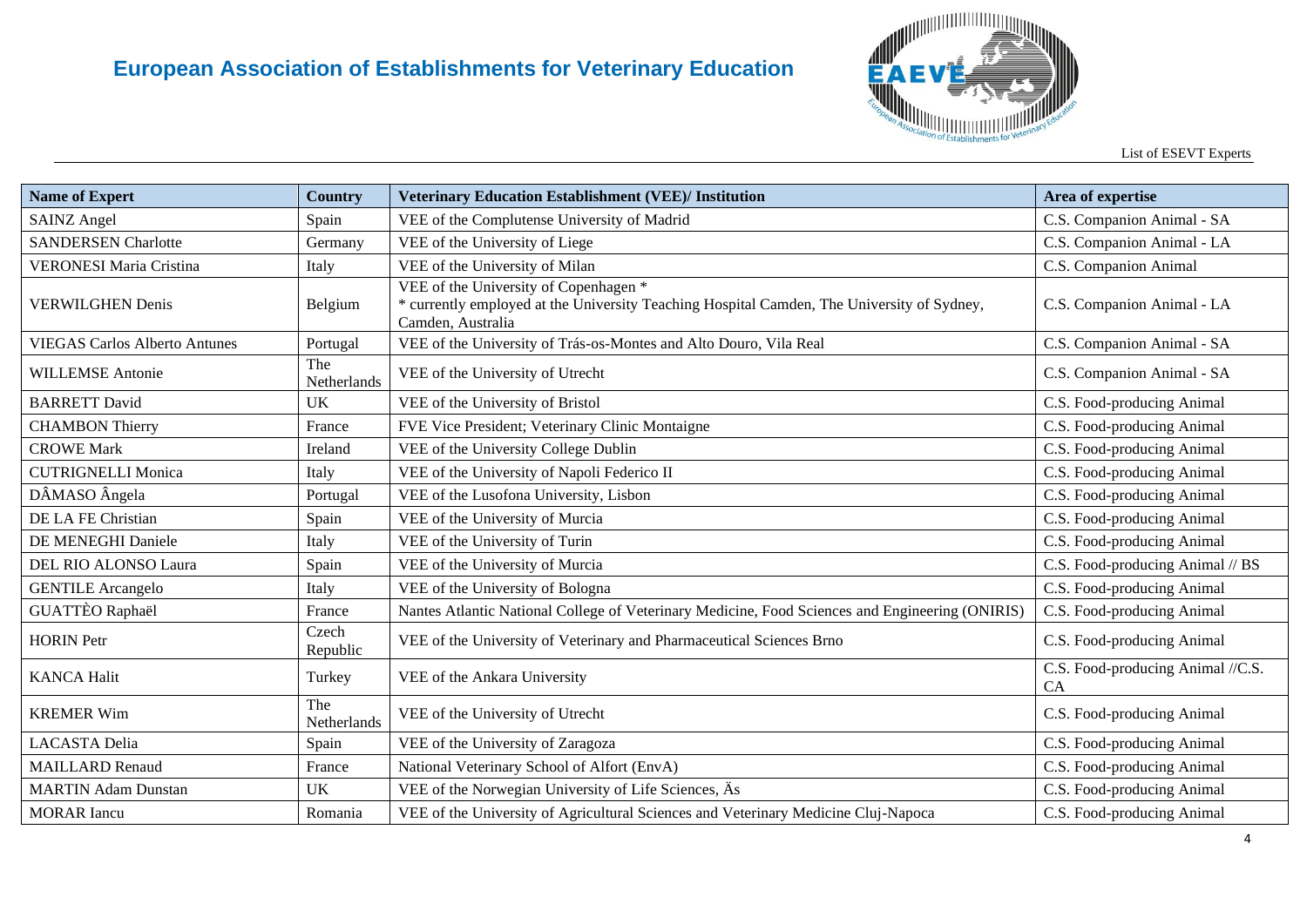

| <b>Name of Expert</b>         | <b>Country</b>     | <b>Veterinary Education Establishment (VEE)/ Institution</b>      | Area of expertise               |
|-------------------------------|--------------------|-------------------------------------------------------------------|---------------------------------|
| PAZZOLA Michele               | Italy              | VEE of the University of Sassari                                  | C.S. Food-producing Animal      |
| PHYTHIAN Clare                | Norway             | VEE of the Norwegian University of Life Sciences, As              | C.S. Food-producing Animal      |
| <b>SANS Pierre</b>            | France             | National Veterinary School of Toulouse (ENVT)                     | C.S. Food-producing Animal / QA |
| SILVA Filipe da Costa         | Portugal           | VEE of the University of Trás-os-Montes and Alto Douro, Vila Real | C.S. Food-producing Animal      |
| <b>SMITH Robert</b>           | <b>UK</b>          | VEE of the University of Liverpool                                | C.S. Food-producing Animal      |
| <b>STAERK Katharina</b>       | Switzerland        | SAFOSO Switzerland & Royal Veterinary College, London             | C.S. Food-producing // FSQ      |
| <b>STILWELL George</b>        | Portugal           | VEE of the University of Lisbon                                   | C.S. Food-producing Animal      |
| <b>VERINI SUPPLIZI Andrea</b> | Italy              | VEE of the University of Perugia                                  | C.S. Food-producing Animal      |
| WITKOWSKI Lucjan Adam         | Poland             | VEE of the Warsaw University of Life Sciences                     | C.S. Food-producing Animal      |
| <b>CHIESA Francesco</b>       | Italy              | VEE of the University of Turin                                    | Food Safety and Quality         |
| <b>DAUBE</b> Georges          | Belgium            | VEE of the University of Liege                                    | Food Safety and Quality         |
| <b>DERMAN Yagmur</b>          | Finland            | VEE of the University of Helsinki                                 | Food Safety and Quality // BS   |
| FREDRIKSSON-AHOMAA Maria      | Finland            | VEE of the University of Helsinki                                 | Food Safety and Quality         |
| <b>GHIDINI</b> Sergio         | Italy              | VEE of the University of Parma                                    | Food Safety and Quality         |
| <b>HOUF Kurt</b>              | Belgium            | VEE of the Ghent University                                       | Food Safety and Quality         |
| <b>HUEY Robert</b>            | <b>UK</b>          | Department of Agriculture and Rural Development, Northern Ireland | Food Safety and Quality         |
| <b>IKONOMOPOULOS Ioannis</b>  | Greece             | Faculty of Animals Health, University of Athens                   | Food Safety and Quality         |
| KIRBIŠ Andrej                 | Slovenia           | VEE of the University of Ljubljana                                | Food Safety and Quality         |
| <b>KORSAK Nicolas</b>         | Belgium            | VEE of the University of Liege                                    | Food Safety and Quality         |
| KOSEK-PASZKOWSKA Katarzyna    | Poland             | VEE of the Wroclaw University of Environmental and Life Sciences  | Food Safety and Quality         |
| <b>KRAMER Laura Helen</b>     | Italy (USA)        | VEE of the University of Parma                                    | Food Safety and Quality // BS   |
| LIPMAN Len J.A.               | The<br>Netherlands | VEE of the University of Utrecht                                  | Food Safety and Quality         |
| LOPES VELOSO Maria Gabriela   | Portugal           | VEE of the University of Lisbon                                   | Food Safety and Quality         |
| <b>MATEOS</b> Alvaro          | Spain              | Manager of AMATEMANN, S.L., Bilbao                                | Food Safety and Quality         |
| <b>MEDINA Luis</b>            | Spain              | VEE of the University of Cordoba                                  | Food Safety and Quality         |
| <b>MELONI</b> Domenico        | Italy              | VEE of the University of Sassari                                  | Food Safety and Quality         |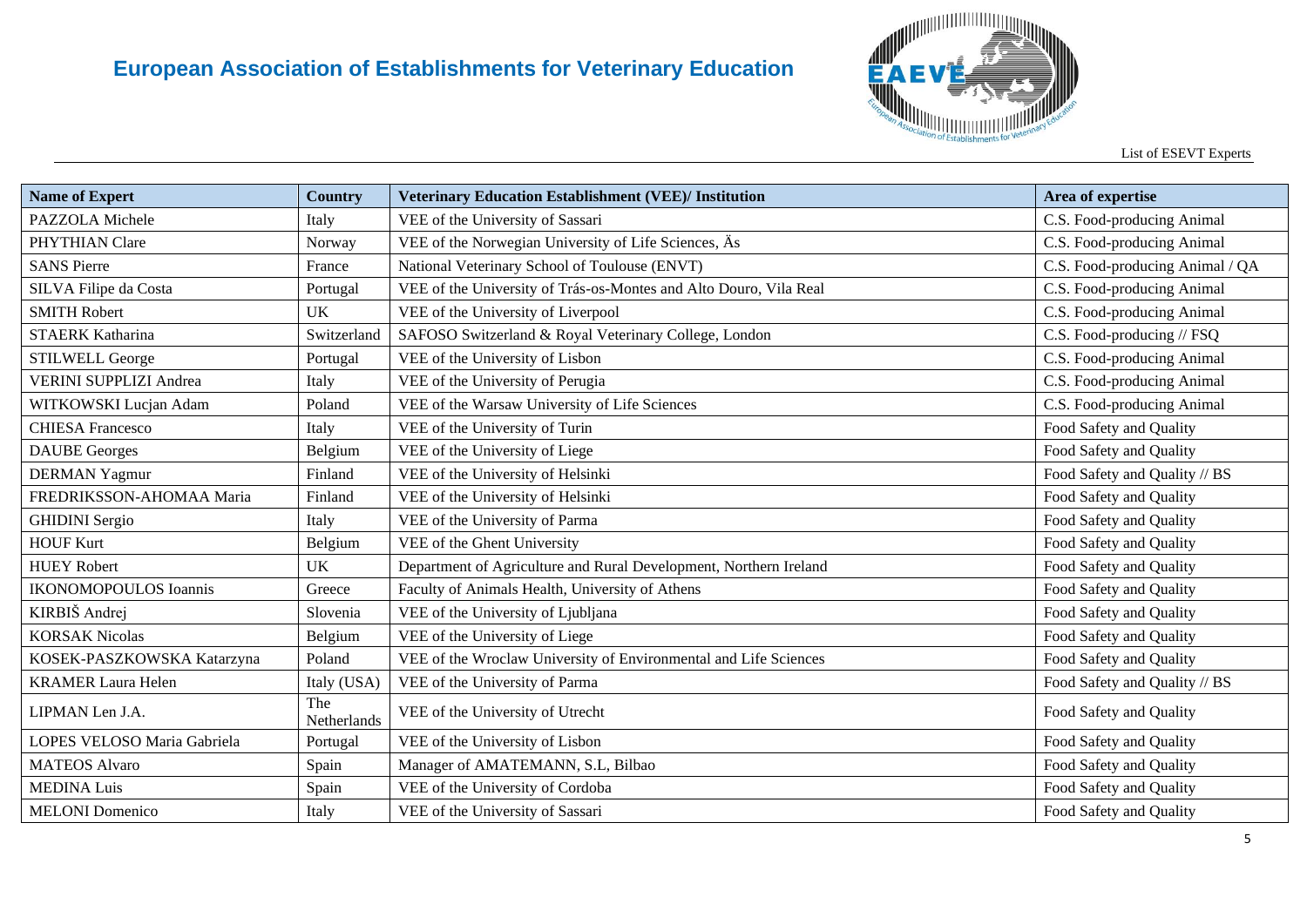

List of ESEVT Experts

| <b>Name of Expert</b>           | <b>Country</b>     | <b>Veterinary Education Establishment (VEE)/ Institution</b>                | Area of expertise                  |
|---------------------------------|--------------------|-----------------------------------------------------------------------------|------------------------------------|
| <b>MIALET Sylvie</b>            | France             | VEE of VetAgro Sup, Lyon                                                    | Food Safety and Quality            |
| NOVA Rodrigo                    | <b>UK</b>          | VEE of the University of Glasgow                                            | Food Safety and Quality            |
| <b>OLSEN John Elmerdahl</b>     | Denmark            | VEE of the University of Copenhagen                                         | Food Safety and Quality            |
| <b>REA</b> Stefano              | Italy              | VEE of the University of Camerino                                           | Food Safety and Quality            |
| ROS BERRUEZO Gaspar             | Spain              | VEE of the University of Murcia                                             | Food Safety and Quality            |
| SARAIVA Cristina Maria Teixeira | Portugal           | VEE of the University of Trás-os-Montes and Alto Douro, Vila Real           | Food Safety and Quality            |
| <b>SEGUINO Alessandro</b>       | Italy              | VEE of the University of Edinburgh                                          | Food Safety and Quality (VPH)      |
| <b>STAERK Katharina</b>         | Switzerland        | SAFOSO Switzerland & Royal Veterinary College, London                       | Food Safety and Quality // FPA     |
| STEINHAUSEROVA Iva              | Czech<br>Republic  | VEE of the University of Veterinary and Pharmaceutical Sciences Brno        | Food Safety and Quality            |
| <b>TALTY Patrick</b>            | Ireland            | Tulla, County Clare, Ireland                                                | Food Safety and Quality            |
| <b>TREVISANI Marcello</b>       | Italy              | VEE of the University of Bologna                                            | Food Safety and Quality            |
| VAGSHOLM Ivar                   | Sweden             | VEE of the Swedish University of Agricultural Sciences, Uppsala             | Food Safety and Quality            |
| <b>WASTESON Yngvild</b>         | Norway             | VEE of the Norwegian University of Life Sciences, Äs                        | Food Safety and Quality            |
| YILDIRIM Yeliz                  | Turkey             | VEE of the Erciyes University, Kayseri                                      | Food Safety and Quality            |
| <b>ZILLI</b> Romano             | Italy              | <b>IZS</b> Rome                                                             | Food Safety and Quality            |
| <b>ALBANO</b> Maurizio          | Italy              | Managing Director of Abivet Srl, Rome                                       | Practitioner - SA                  |
| <b>BRIZZI</b> Alberto           | Italy              | VEE of the University of Parma                                              | Practitioner - LA                  |
| <b>BUHOT</b> Christophe         | France             | Private practitioner in Castelnau de Medoc                                  | Practitioner // C.S. FPA & C.S. CA |
| <b>BUISSON Pierre</b>           | France             | Practitioner St. Galmier                                                    | Practitioner - LA, SA              |
| <b>CONNOLLY Daniel</b>          | Ireland            | Veterinary Surgery Gort                                                     | Practitioner - LA                  |
| <b>DOUW Bertil</b>              | The<br>Netherlands | Veterinary Surgeon Macroom, Ireland                                         | Practitioner - LA, SA              |
| FERMET-QUINET Eric              | France             | International consultant (OIE PVS)                                          | Practitioner - SA                  |
| <b>FORNASIER Massenzio</b>      | Italy              | Independent Consultant - Pharmaceutical and Lab Animal Science and Medicine | Practitioner                       |
| <b>GLARDON Olivier</b>          | Switzerland        | Practitioner in Yverdon                                                     | Practitioner - SA                  |
| <b>HALLMAN</b> Isa              | Finland            | VEE of the University of Helsinki                                           | Practitioner - SA                  |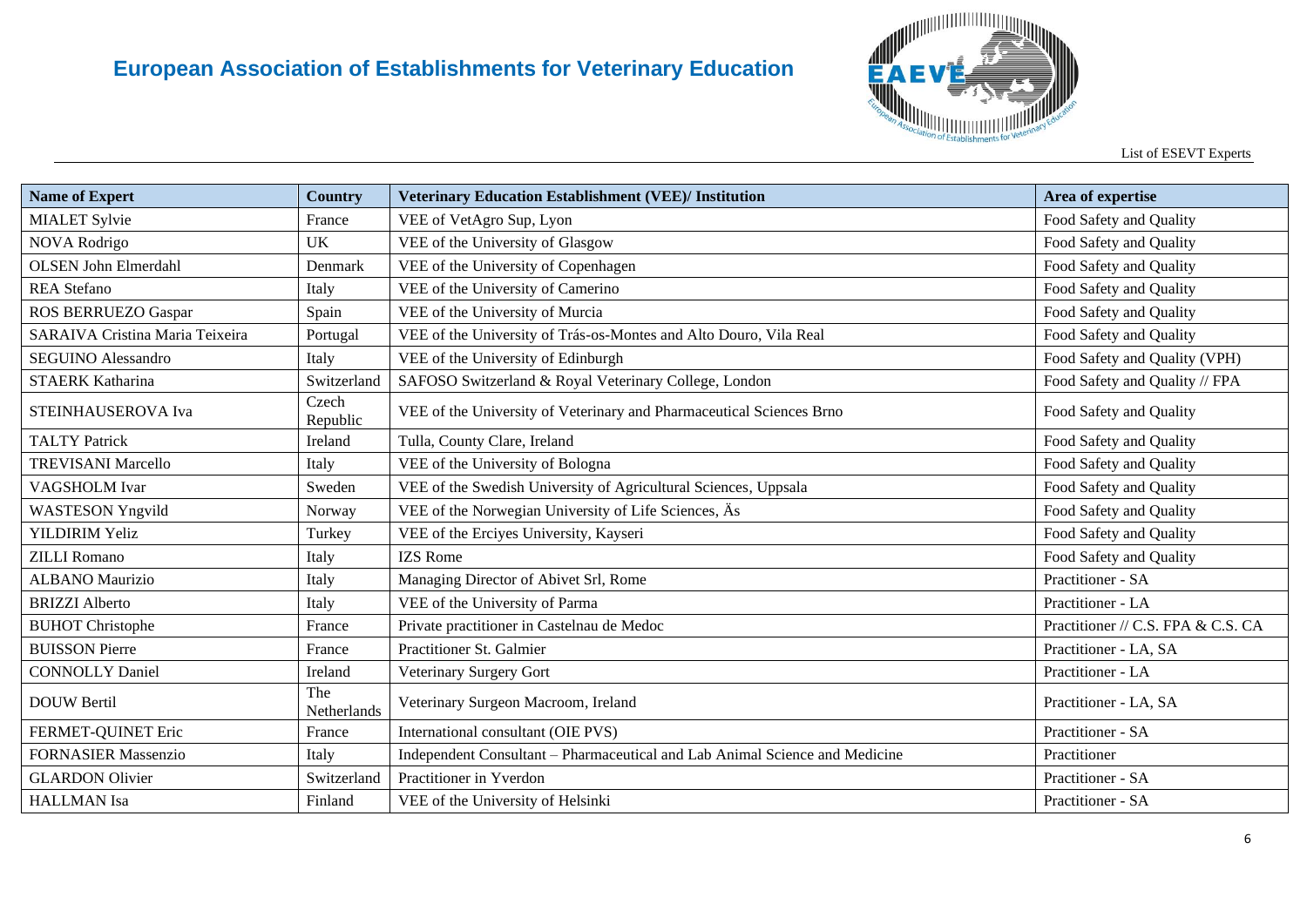

| <b>Name of Expert</b>     | <b>Country</b>     | <b>Veterinary Education Establishment (VEE)/ Institution</b>                                                | Area of expertise                 |
|---------------------------|--------------------|-------------------------------------------------------------------------------------------------------------|-----------------------------------|
| <b>HIARD Hervé</b>        | France             | Practitioner in Dol de Bretagne                                                                             | Practitioner - LA                 |
| <b>IATRIDOU</b> Despoina  | Greece             | Veterinary Policy Officer, FVE Brussels                                                                     | Practitioner                      |
| <b>HOOIJER Gerrit</b>     | The<br>Netherlands | Visiting Researcher at the VEE of the Utrecht University; Director of H3 Consultancy (veterinary<br>advice) | Practitioner // C.S. FPA          |
| LE TUAL Julien            | France             | Veterinary Clinic of Grand Fougeray (France)                                                                | Practitioner                      |
| <b>LIATIS</b> Theofanis   | Greece             | Royal Veterinary College, London                                                                            | Practitioner - SA                 |
| <b>MARKUS</b> Gabriella   | Hungary            | Markus Tejlabor Kft., Budapest                                                                              | Practitioner - LA                 |
| <b>MOSSOP Liz</b>         | UK                 | Deputy Vice Chancellor (Student Development and Engagement), University of Lincoln                          | Practitioner - LA, SA             |
| Ó LAOIDE Seán             | Ireland            | Veterinary Council of Ireland (VCI)                                                                         | Practitioner                      |
| ROMANO Giovanna           | Italy              | Equine Reproduction Specialist ECAR, Founder and CEO at Centro Equino Arcadia srl                           | Practitioner                      |
| <b>TOLASI</b> Giacomo     | Italy              | Practice in Orzinuovi                                                                                       | Practitioner - LA                 |
| VALAŠEK Pavol             | Slovakia           | Practitioner in Bratislava                                                                                  | Practitioner - SA                 |
| <b>WADSWORTH David</b>    | <b>UK</b>          | <b>Practitioner Thornton-Cleveleys</b>                                                                      | Practitioner - SA                 |
| <b>WAPENAAR</b> Wendela   | The<br>Netherlands | Dairy Innovation Manager (Dairy Innovation & Science Intelligence) at Elanco Animal Health                  | Practitioner - LA                 |
| <b>ZEMLJIC Borut</b>      | Slovenia           | Veterinary Polyclinic, Ormoz                                                                                | Practitioner - LA                 |
| <b>BAILLIE</b> Sarah      | <b>UK</b>          | VEE of the University of Bristol                                                                            | <b>Quality Assurance</b>          |
| <b>BERTINI</b> Simone     | Italy              | VEE of the University of Parma                                                                              | <b>Quality Assurance</b>          |
| <b>CASTAGNARO</b> Massimo | Italy              | VEE of the University of Padua                                                                              | <b>Quality Assurance</b>          |
| <b>CHATEAU Henry</b>      | France             | National Veterinary School of Alfort (EnvA)                                                                 | Quality Assurance // BS           |
| <b>CIOLFI Alberto</b>     | Italy              | National Agency for Evaluation of Universities and Research Institutes (ANVUR)                              | Quality Assurance// BS            |
| <b>CORRADI</b> Attilio    | Italy              | VEE of the University of Parma                                                                              | <b>Quality Assurance</b>          |
| <b>FORNI Monica</b>       | Italy              | VEE of the University of Bologna                                                                            | <b>Quality Assurance</b>          |
| <b>GANDINI</b> Gualtiero  | Italy              | VEE of the University of Bologna                                                                            | Quality Assurance // C.S. CA - LA |
| GYIMOTHI-WILLMANN Ilse    | Austria            | University of Veterinary Medicine Vienna                                                                    | <b>Quality Assurance</b>          |
| <b>HOLM</b> Peter         | Denmark            | VEE of the University of Copenhagen                                                                         | <b>Quality Assurance</b>          |
| HORVATEK TOMIC Danijela   | Croatia            | VEE of the University of Zagreb                                                                             | <b>Quality Assurance</b>          |